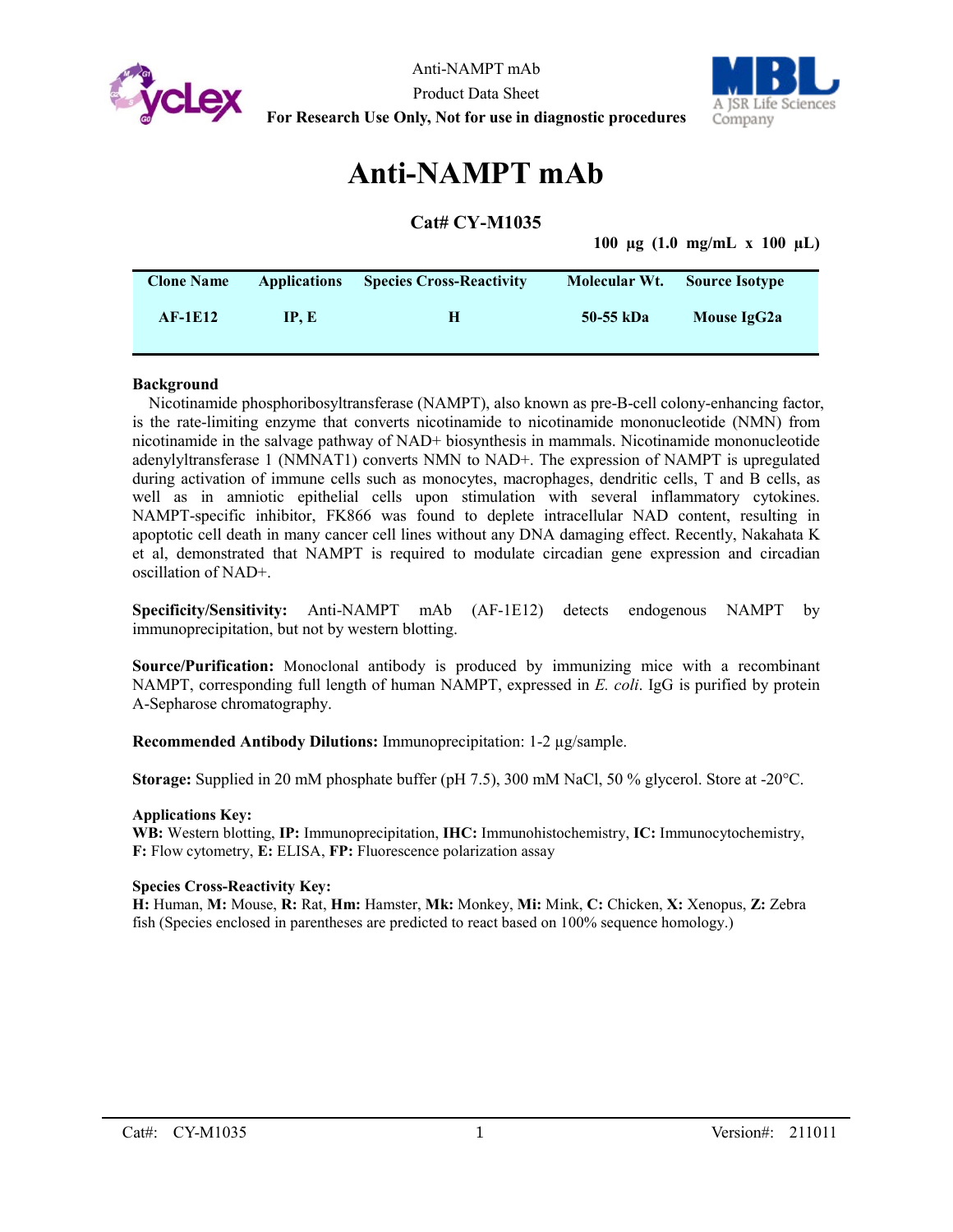

Anti-NAMPT mAb Product Data Sheet **For Research Use Only, Not for use in diagnostic procedures**



## **References:**

- 1. Revollo, J. R, Grimm, A. A, Imai, S. (2004) J. Biol. Chem. 279: 50764-50763, 2004.
- 2. Rongvaux A, Shea RJ, Mulks MH, Gigot D, Urbain J, et al. (2002) Eur J Immunol 32: 3225–3234.
- 3. Iqbal J, Zaidi M (2006) Biochem Biophys Res Commun 342: 1312–1318.
- 4. Nau GJ, Richmond JF, Schlesinger A, Jennings EG, Lander ES, et al. (2002) Proc Natl Acad Sci 99: 1503–1508.
- 5. Huang Q, Liu D, Majewski P, Schulte LC, Korn JM, et al. (2001) Science 294: 870–875.
- 6. Ognjanovic S, Bao S, Yamamoto SY, Garibay-Tupas J, Samal B, et al. (2001) J Mol Endocrinol 26: 107–117.7. Max Hasmann and Isabel Schemainda (2003) Cancer Res. 63: 7436 - 7442.
- 7. M. Hasmann and I. Schemainda (2003) Cancer Res. 63, 7436-7442.
- 8. Kathryn Moynihan Ramsey, et al. (2009) Science 324, 651
- 9. Yasukazu Nakahata, et al. (2009) Science 324, 654

# **Fig.1 Measurement of endogenous human Nampt activity in an immunoprecipitate using #CY-M1035 and CycLex NAMPT Colorimetric Assay kit (MBL, code no. CY-1450)**

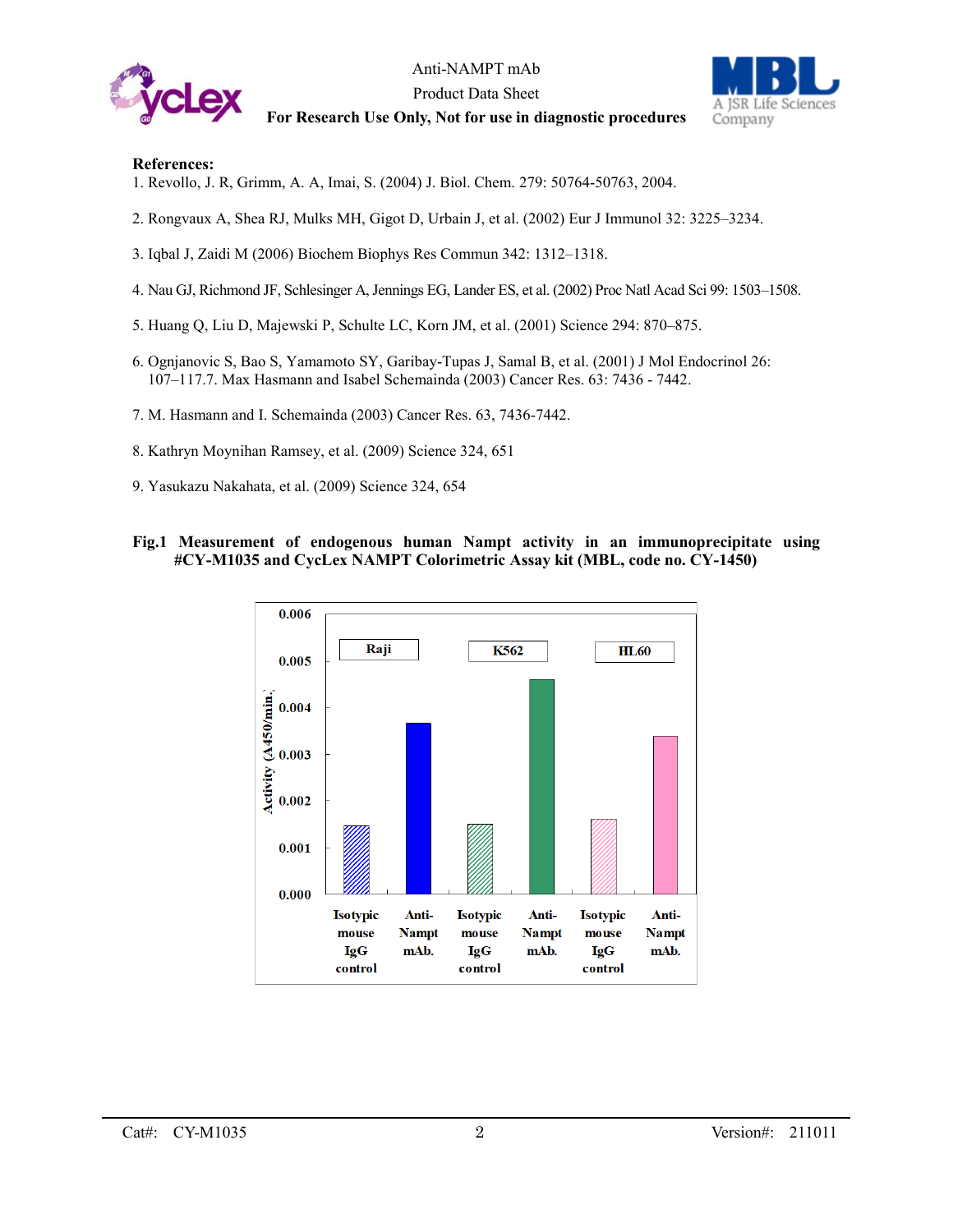

Anti-NAMPT mAb Product Data Sheet **For Research Use Only, Not for use in diagnostic procedures**



**Fig.2 IP-WB analysis of human NAMPT in cell lysates of three cell lines using #CY-M1035 for IP and CycLex Anti-NAMPT pAb (MBL, code no. CY-P1038) for WB**



# **Immunoprecipitation Followed by NAMPT Activity Assay Protocol**

## **Solutions and Reagents**

*Note: Prepare solutions with Milli-Q or equivalently purified water.*

**Cell Lysis Buffer (1X):** 20 mM Tris (pH 8.0), 250 mM NaCl, 1 mM EDTA, 1 mM EGTA, 1 % Triton X-100, 2.5 mM sodium pyrophosphate, 1 mM Glycerolphosphate, 1 mM Na3VO4, 1 µg/mL Leupeptin *Note: We recommend adding 1 mM PMSF before use.*

**Protein A agarose beads:** Add 5 mL of 1X PBS to 1.5 g of Protein A agarose beads. Shake 2 hours at 4°C; spin down. Wash pellet twice with PBS. Resuspend beads in 1 volume of PBS. (Can be stored for 2 weeks at 4°C)

**10X TBS (Tris-buffered saline):** For 1 liter of 10X TBS, use 24.2 g Tris base and 80 g NaCl. Adjust pH to 7.6 with HCl (use at 1X).

**NAMPT assay buffer:** 20 mM Tris-HCl, pH 8.0, 100 mM NaCl, 20 µg/mL BSA, 12 mM MgCl2

**CycLex NAMPT Colorimetric Assay kit:** CycLex Co., Ltd. Cat# Cat# CY-1450